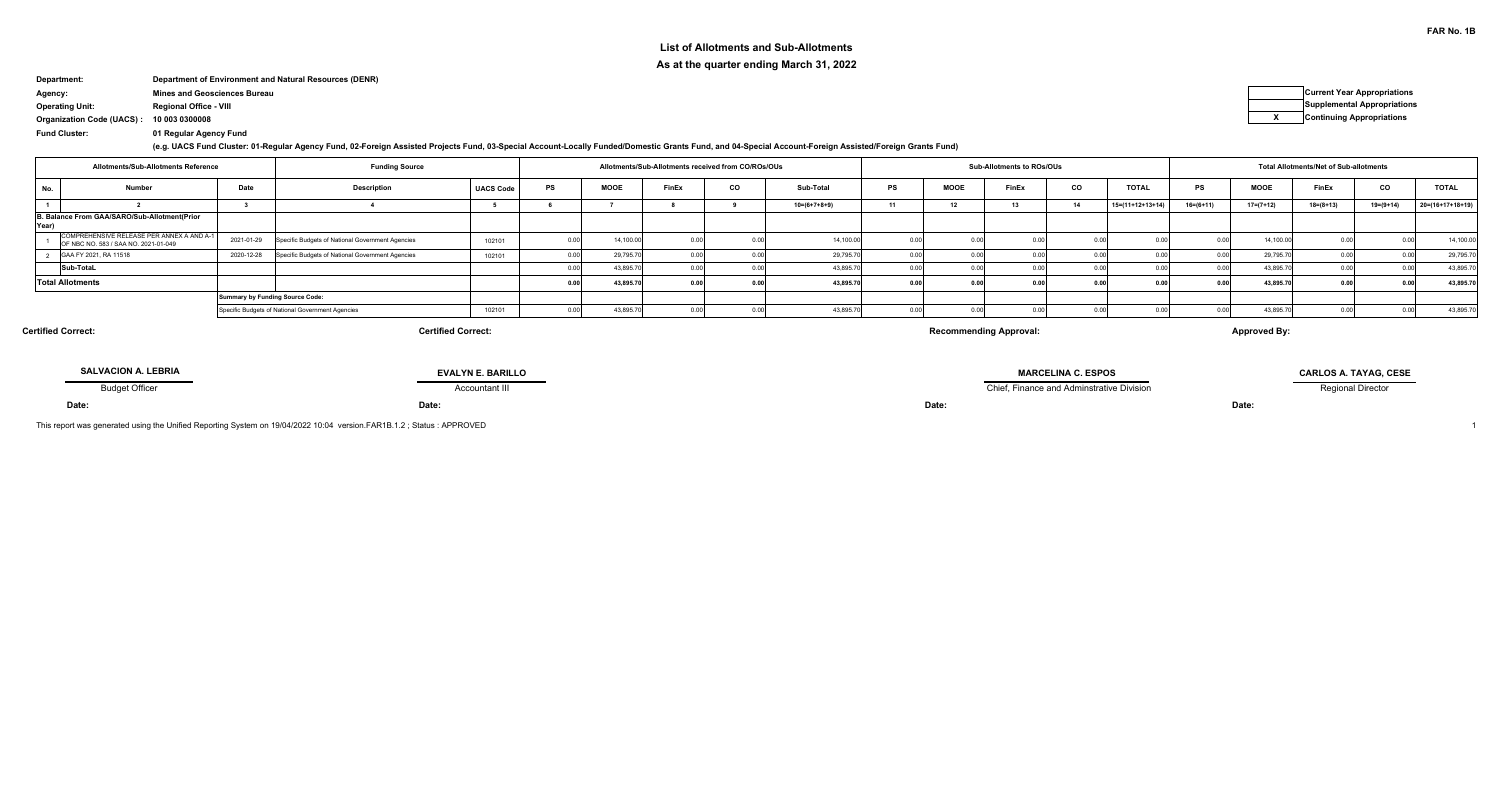#### **List of Allotments and Sub-AllotmentsAs at the quarter ending March 31, 2022**

| Department           | : Department of Environment and Natural Resources (DENR) |                                    |
|----------------------|----------------------------------------------------------|------------------------------------|
| <b>Agency/Entity</b> | : Mines and Geosciences Bureau                           | <b>Current Year Appropriations</b> |
| Conception Unit      | : Regional Office MIL                                    | Supplemental Appropriation         |

| Agency/Entity                   | : Mines and Geosciences Bureau | <b>Current Year Appropriations</b> |
|---------------------------------|--------------------------------|------------------------------------|
| Operating Unit                  | : Regional Office - VIII       | <b>Supplemental Appropriations</b> |
| <b>Organization Code (UACS)</b> | : 10 003 0300008               | <b>Continuing Appropriations</b>   |
| _____                           |                                |                                    |

**:Fund Cluster 01 Regular Agency Fund**

**(e.g. UACS Fund Cluster: 01-Regular Agency Fund, 02-Foreign Assisted Projects Fund, 03-Special Account-Locally Funded/Domestic Grants Fund, and 04-Special Account-Foreign Assisted/Foreign Grants Fund)**

|     | Allotments/Sub-Allotments Reference                                           |                                 | <b>Funding Source</b>                            |                  |               |               |       | Allotments/Sub-Allotments received from CO/ROs/OUs |                        |                |                | Sub-Allotments to ROs/OUs |                            |                  |                 |                 | <b>Total Allotments/Net of Sub-allotments</b> |                            |                            |
|-----|-------------------------------------------------------------------------------|---------------------------------|--------------------------------------------------|------------------|---------------|---------------|-------|----------------------------------------------------|------------------------|----------------|----------------|---------------------------|----------------------------|------------------|-----------------|-----------------|-----------------------------------------------|----------------------------|----------------------------|
| No. | Number                                                                        | Date                            | <b>Description</b>                               | <b>UACS Code</b> | <b>PS</b>     | <b>MOOE</b>   | FinEx | co                                                 | Sub-Total              | PS             | MOOE           | FinEx                     | co                         | <b>TOTAL</b>     | PS              | <b>MOOE</b>     | FinEx                                         | co                         | <b>TOTAL</b>               |
|     |                                                                               |                                 |                                                  |                  |               |               |       |                                                    | $10 = (6 + 7 + 8 + 9)$ |                | 12             | 13                        | 14                         | 15=(11+12+13+14) | $16 = (6 + 11)$ | $17 = (7 + 12)$ | $18 = (8 + 13)$                               | $19 = (9 + 14)$            | $20 = (16 + 17 + 18 + 19)$ |
|     | A. Allotments received from DBM                                               |                                 |                                                  |                  |               |               |       |                                                    |                        |                |                |                           |                            |                  |                 |                 |                                               |                            |                            |
|     | COMPREHENSIVE RELEASE PER ANNEX A AND A-1<br>OF NBC NO. 587                   | 2022-01-11                      | Specific Budgets of National Government Agencies | 101101           | 33.235.000.00 | 19.532.000.0  |       | 0.00                                               | 52,767,000.0           | 0.01           | 0.00           | 0.00                      | 0.0                        | 000              | 33.235.000.00   | 19.532.000.00   | 0.00                                          |                            | 52.767.000.00              |
|     | COMPREHENSIVE RELEASE PER ANNEX A AND A-1<br>OF NBC NO. 587                   | 2022-01-11                      | Retirement and Life Insurance Premiums           | 104102           | 3.108.000.00  | 0.00          |       | 0.00                                               | 3.108.000.0            | 0.01           | 0.00           |                           | 0.00                       | 0 <sub>0</sub>   | 3.108.000.00    | 0.00            | 0.00                                          |                            | 3.108.000.00               |
|     | Sub-Total                                                                     |                                 |                                                  |                  | 36.343.000.00 | 19.532.000.0  |       | 0.00                                               | 55.875.000.0           | 0.01           | 0.00           |                           | 0.00                       | 0.00             | 36,343,000.00   | 19.532.000.00   | 0.00                                          |                            | 55.875.000.00              |
|     | B. Sub-allotments received from Central<br><b>Office/Regional Office</b>      |                                 |                                                  |                  |               |               |       |                                                    |                        |                |                |                           |                            |                  |                 |                 |                                               |                            |                            |
|     | COMPREHENSIVE RELEASE PER ANNEX A AND A-1<br>OF NBC NO. 587 / SAA 2022-01-010 | 2022-01-11                      | Specific Budgets of National Government Agencies | 101101           |               | 948,709.0     |       | 0.0                                                | 948,709.0              | 0.0            | n n            |                           | 0 <sub>0</sub>             |                  | 0 <sub>0</sub>  | 948,709.00      |                                               |                            | 948,709.00                 |
|     | COMPREHENSIVE RELEASE PER ANNEX A AND A-1<br>OF NBC NO. 587 / SAA 2022-02-039 | 2022-01-11                      | Specific Budgets of National Government Agencies | 101101           | 263,888.      | 0.00          |       | 0.01                                               | 263,888.               | 0.0            | n n            |                           | 0.00                       | 0.OO             | 263.888.7       | 0.00            |                                               | 0 <sub>0</sub>             | 263.888.77                 |
|     | COMPREHENSIVE RELEASE PER ANNEX A AND A-1<br>OF NBC NO. 587 / SAA 2022-02-055 | 2022-01-11                      | Specific Budgets of National Government Agencies | 101101           |               | 0.00          |       | 1,123,000.00                                       | 1.123.000.0            |                | 0.00           |                           | 0.0                        |                  |                 | 0.00            | 0 <sub>0</sub>                                | 1,123,000.0                | 1,123,000.00               |
|     | COMPREHENSIVE RELEASE PER ANNEX A AND A-1<br>OF NBC NO. 587 / SAA 2022-03-063 | 2022-01-11                      | Specific Budgets of National Government Agencies | 101101           | 50.968.92     | 0.00          |       | 0.00                                               | 50.968.                | 0.01           | n n            |                           | 0 <sup>0<sup>c</sup></sup> |                  | 50.968.92       | 0.00            | 0 <sub>0</sub>                                |                            | 50.968.92                  |
|     | Sub-Total                                                                     |                                 |                                                  |                  | 314,857.69    | 948,709.00    | 0.00  | 1.123.000.00                                       | 2.386.566.6            | 0.01           | 0.00           |                           | 0.00                       | 0.00             | 314,857.69      | 948,709.00      | 0.00                                          | 1.123.000.00               | 2.386.566.69               |
|     | <b>Total Allotments</b>                                                       |                                 |                                                  |                  | 36,657,857.6  | 20,480,709.00 |       | 1.123.000.00                                       | 58,261,566.6           | 0.01           | 0 <sub>0</sub> |                           | 0.00                       | 0.0              | 36,657,857.69   | 20,480,709.00   | 0.00                                          | 1.123.000.0                | 58.261.566.69              |
|     |                                                                               | Summary by Funding Source Code: |                                                  |                  |               |               |       |                                                    |                        |                |                |                           |                            |                  |                 |                 |                                               |                            |                            |
|     |                                                                               |                                 | Specific Budgets of National Government Agencies | 101101           | 33.549.857.6  | 20.480.709.00 |       | 1.123.000.00                                       | 55.153.566.            | 0 <sup>0</sup> | 0.00           |                           | 0.00                       | 0.00             | 33.549.857.6    | 20.480.709.00   | 0.00                                          | 1,123,000.0                | 55, 153, 566.69            |
|     |                                                                               |                                 | Retirement and Life Insurance Premiums           | 104102           | 3.108.000.00  | 0.00          |       | 0.00                                               | 3.108.000.0            | 0.01           | 0.00           |                           | 0.00                       | 0.00             | 3,108,000.00    | 0.00            | 0.00                                          | 0 <sup>0<sup>c</sup></sup> | 3,108,000.00               |

**Certified Correct:**

**Certified Correct: Recommending Approval: Approved By:**

Accountant III Chief, Finance and Administrative Division

**Date:SALVACION A. LEBRIA**Budget Officer

**Date: Date:**

**EVALYN E. BARILLO**

**MARCELINA C. ESPOS**

**CARLOS A. TAYAG, CESE MARCELINA C. ESPOS** 

Regional Director

**Date:**

This report was generated using the Unified Reporting System on 06/04/2022 15:13 version.FAR1B.1.3 ; Status : APPROVED $\blacksquare$ 

**FAR No. 1B**